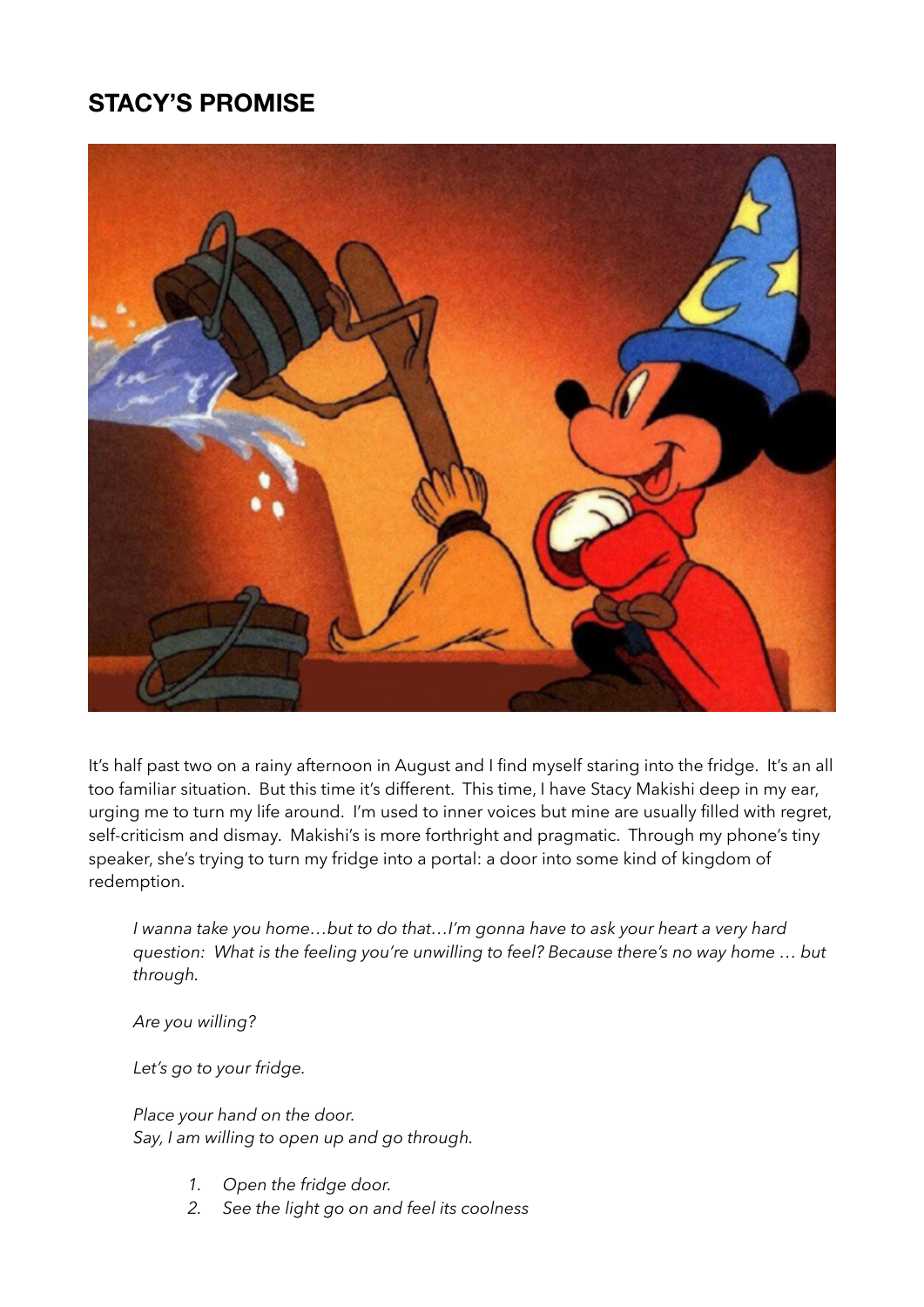*3. Say: I am willing to open up and go through.* 

*4. Say: I am willing to wait. I am willing to return. I am willing to fill the place in my heart.*

*5. Shut the door.*

At this stage, part of me is on the brink of a reawakening but part of me is questioning the whole direction of modern academic life. Moments later, I'm in the loo upstairs. Again, Makishi's small electronic voice is offering up my household appliances as sources of potential salvation. She talks me through David Kessler's theories of grief, urges me to blow my nose and flush away the snotty remains of my old life. The domestic pilgrimage ends back in my bedroom, where Tracy Chapman's 'The Promise' is playing. Stacy's and Tracy's promises are now running over one another: a promise that I can return home if only I can remember how to feel.

Promises are curious things. They don't simply describe the world: they change it. In making a promise we conjure up a set of ties and obligations. In the 1950s, the Oxford philosopher, J. L. Austin, became interested in these kinds of words. He termed them 'performatives'. Phrases such as 'I promise', 'You're guilty' or 'We're married' are meaningful, even though they don't actually point to anything out there in the world. They are not anchored in some inner state, neural circuit or special quality but they shape our social lives and sense of self. They do not reference anything but they leave their traces everywhere. They are powerful, Austin thought, because they are sustained by a broader context. You can't just announce 'I marry you' in a seminar or a departmental meeting. And you can't christen someone's baby while standing behind them in a café queue. It is only in certain contexts that the performative earns its meaning. Without these contexts, as Austin noted "utterance is then, we may say, not indeed false but in general unhappy." As someone who works on the history of emotions, I am curious about what makes words happy.

In the 1970s and 1980s, anthropologists became interested in performatives as a way of making sense of magic. According to Malcom Crick, Stanley Tambiah and Tanya Luhrmann, magical spells and invocations can be seen as examples of Austin's performatives. They are phrases that create new objects in the world and in ourselves. For Luhrmann, studying Wiccan groups in 1980s London, magical spells are transformative because they allow us to bring the happy context into ourselves. The sheer circus of witchcraft - the cloaks and wands and incense etc. creates a lasting image allowing us to recall or recreate the context at will inside of ourselves. It is that lasting image, that recalled context of magical ritual, that keeps the performative happy inside of us.

I've become interested in magic and rituals through my work on the history of tidying up. As part of that work I've been looking at the archaeologist and philosopher, R. G. Collingwood who from 1936 until his early death in 1941 was Waynflete Professor of Metaphysics at Oxford. Collingwood is now remembered mainly for his idiosyncratic philosophy of history in which he argued that historical thinking only succeeds when we re-enact the thoughts and arguments of our subjects in our own minds. Makishi's use of the iPhone loudspeaker makes this internalisation of another voice much easier. But Collingwood was also interested in magic, emotions and children's play and he thought these things were connected. In his *Principles of Art,* published in 1938, he argues that art and play are important processes for making sense of the mess of our inner lives. They are processes which allow us - recalling Makishi's words - to 'feel what we are unwilling to feel'. As Collingwood noted, "until that work [of art of play] is